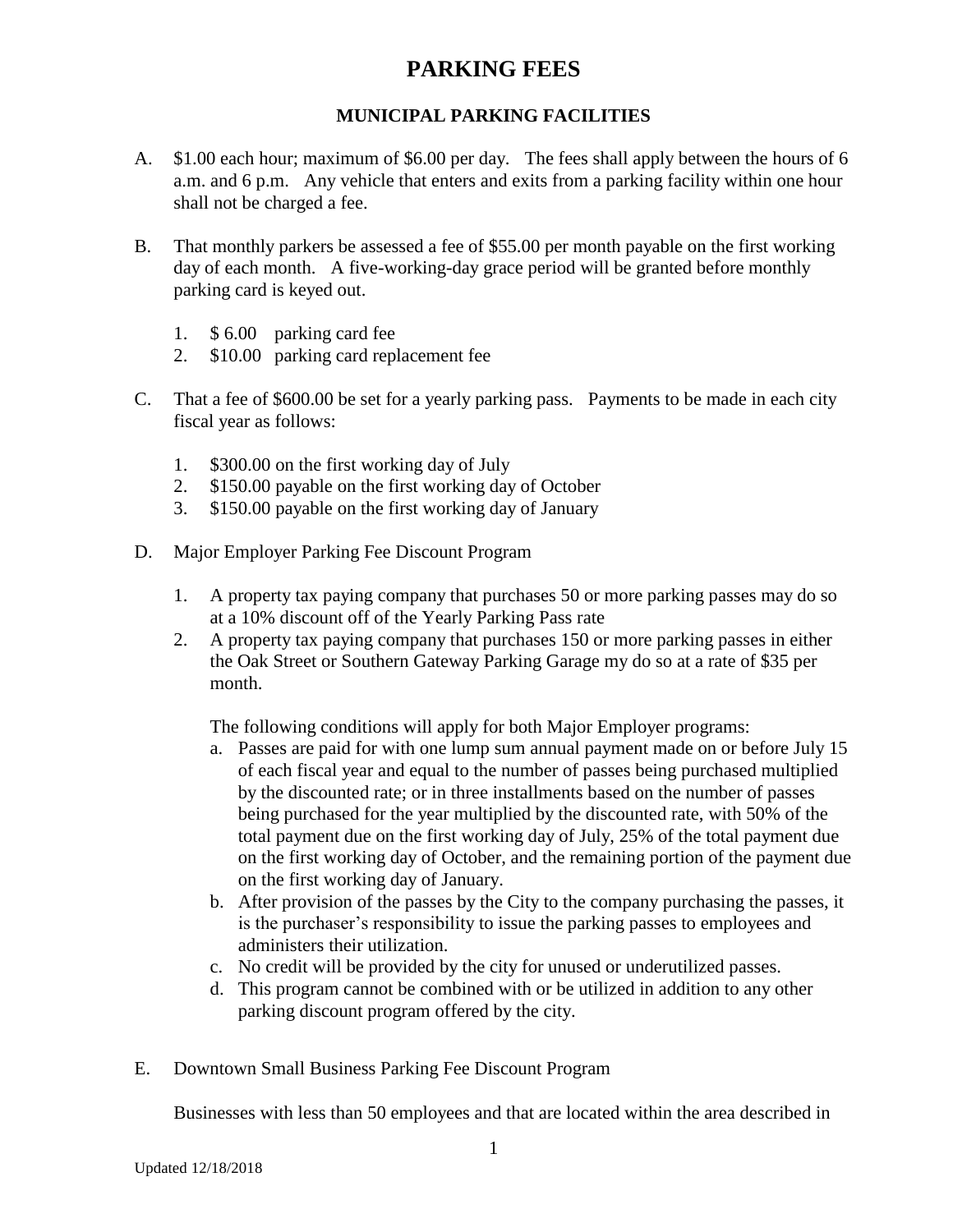the last sentence of this section are eligible to receive two parking passes at the Special Rate for Downtown Residents. The passes may be used by the owners or employees of the business. Businesses that own or lease real estate and operate within the area beginning at the corner of Main and Bates Streets, southward to Adams Avenue, westward to Canal Street, northward to Cedar Street, westward to Lincoln Street, northward to Main Street and eastward to the point of beginning are eligible for this program.

This program cannot be combined with or be utilized in addition to any other parking discount program offered by the city.

- F. Special Rate for Downtown Residents:
	- 1. Residents of the Downtown are eligible for a reduced monthly parking rate at any City owned public parking facility. To be eligible, a resident must reside in the area as defined by the Downtown Master Plan.
	- 2. The special residential parking fee will be \$42.00 as of July 1, 2010. Any future increase will be set proportionately to the regular monthly parking rate.
	- 3. To qualify for the reduced residential parking rate, a resident must prove residency in the downtown area by submitting a copy of a driver's license, an automobile registration, or any other documentation which may prove residency.
- G. Structure and fees for specific parking lots:
	- 1. **Empire Theater Lot**: Lot created by the demolition of building(s) and retrofitting of vacant properties occupying the space formerly known by parcel address 142 Main Street: Two hour parking from 7:00 am to midnight.
	- 2. **Canal Street Lot**: Lot created by the demolition of building(s) and retrofitting of vacant properties occupying the space formerly known by parcel addresses 60 Canal Street and 10 Ash Street: Parking spaces to be rented on a month by month basis. The fee will be \$69.00 per month with an initial fee of \$40.00 to pay for signage for that space.
	- 3. **Cedar & Lincoln Street Lot**: Lot created by the demolition of building(s) and retrofitting of vacant properties occupying the space formerly known by parcel address 198 Lincoln Street: Parking spaces to be rented on a monthly basis at a fee of \$40 per month excluding the spaces identified in the Traffic Schedule Chapter 8 as being designated for (2 hour meters) public parking.
	- 4. **Chestnut Street Lot**: Lot created by the demolition of buildings and retrofitting of vacant properties occupying the space formerly known by parcel address 113, 115, 121, & 131 Lincoln Street, and 8 & 12 Chestnut Street: Daily parking to be governed by permits except with the spaces articulated in the Traffic Schedule Chapter 26 as being designated for (1 hour) public parking.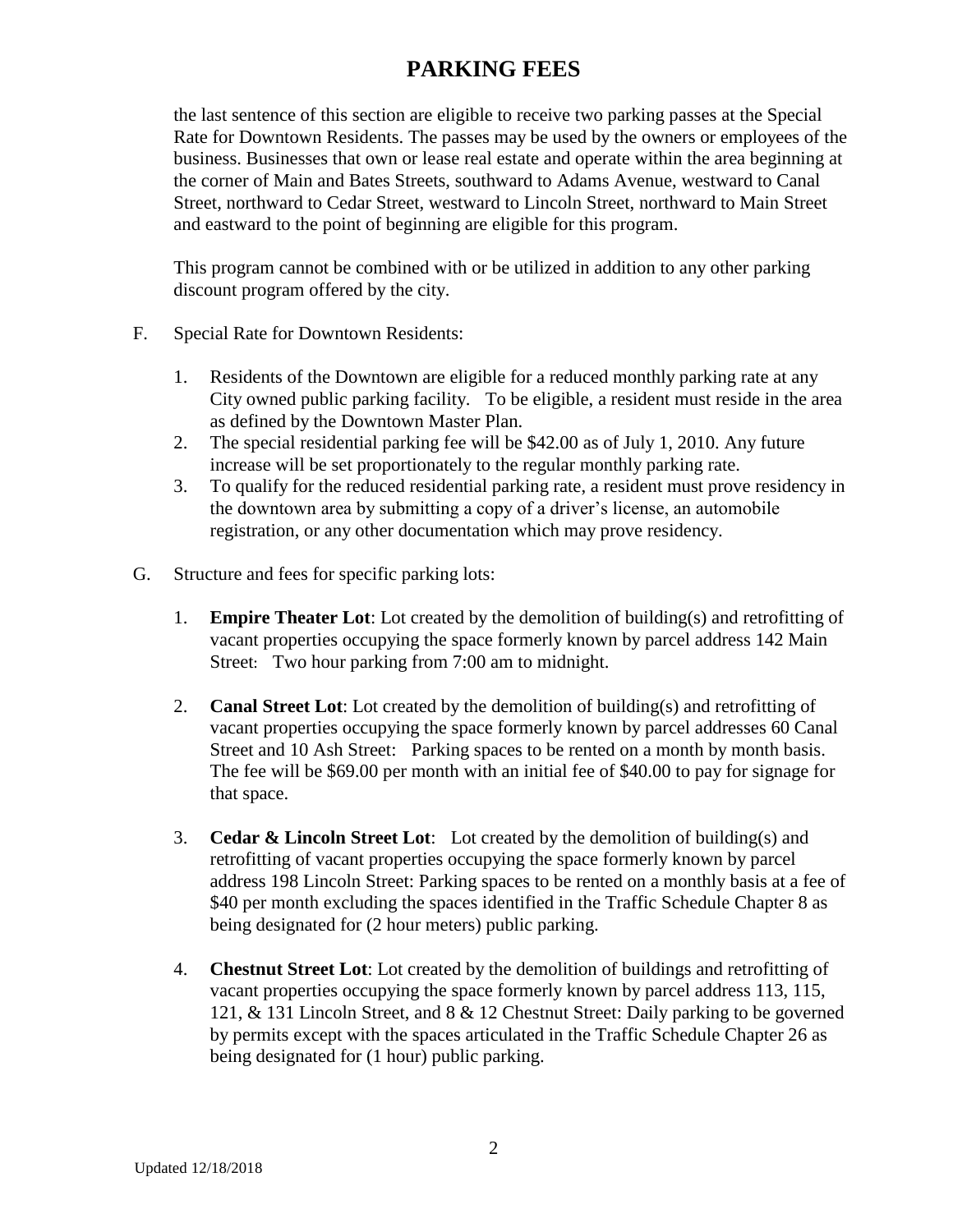### **PARKING GARAGE POLICY AND RULES**

- 1. New cards: If applicant enrolls on or before the 5th of the month, that month's parking fee will be prorated as needed and a non-refundable card fee of \$6.00 will be due at time of application, thereafter you will be billed monthly. Applications need to be forwarded to the Auditor's Office immediately so that the next month's bill can be processed as soon as possible. After the  $5<sup>th</sup>$  of the month, the prorated amount for the current month, the full amount of next month's parking fee, and the non-refundable card fee of \$6.00, will be due upon application.
- 2. Re-Activation: Upon reactivation, all prior outstanding balances must be paid in addition to the current prorated portion and the following month as needed. No \$6.00 non-refundable card fee is required.
- 3. Billing: Invoices will be sent thirty days prior to the next month's parking due date. Payment is due on the 1st day of the month, for that month. There is a 5-day grace period after which the card will be deactivated.
- 4. Non-Payment: If a parking pass has been shut off after the 5-day grace period, the card will be re-activated upon payment of the outstanding balance (see above). There will be no proration between the time the card was deactivated and when your card is re-activated. The city will not be responsible for reimbursement of parking garage fees incurred while the card is deactivated.
- 5. Cancellation: A refund will only be issued if cancellation notification is received on or before the 10th of the month, at which point a \$6.00 administrative fee will be charged along with the parking for the days used that month. A check will be issued within two weeks. There are no cash refunds. After the 10th of the month, no refund will be issued.
- 6. Lost or Damaged Card: lost or damaged cards will be replaced at a cost of \$10.00 each.
- 7. Rules:
	- a. The City is not responsible for any damage or theft to your vehicle while your vehicle is parked in either the parking garage or space. Please notify the Lewiston Police Department of these issues if they arise.
	- b. The card you were issued contains a computer chip unique to that card. Each entry must be followed by an exit with no deviation allowed. Please use your card properly.
	- c. The parking garage is not to be used for storage of vehicles. Any vehicle which has remained parked for more than 7 days without moving is subject to being towed at owner's expenses, unless prior arrangements have been made with the garage management. Vehicles must be registered and have a valid inspection sticker.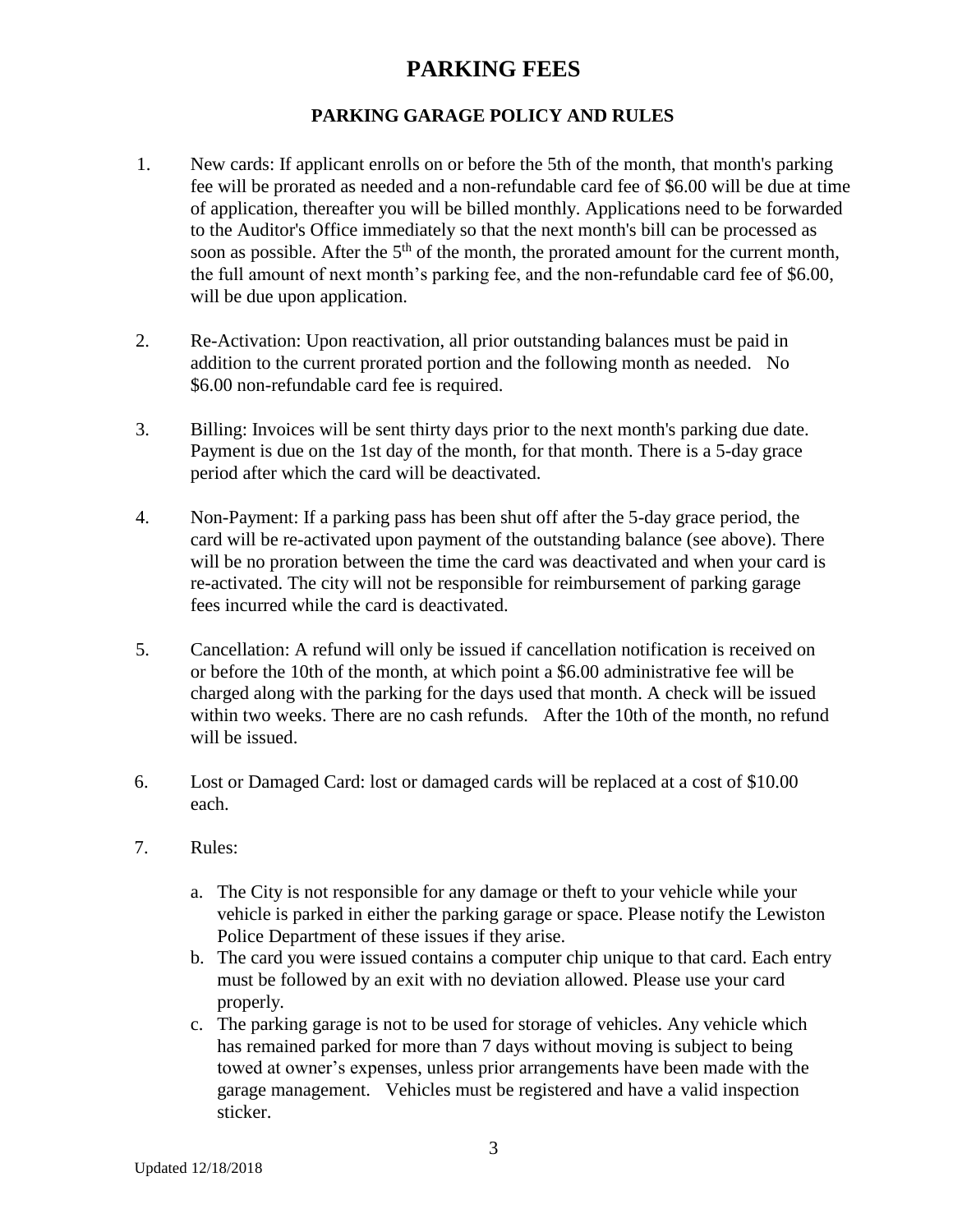- d. If you forget your card, one free exit per month will be allowed. Any additional occasions will require payment of the applicable hourly charges.
- e. Do not park in handicapped spaces without displaying a valid disabled hang tag. You will receive a two hundred dollar (\$200) ticket from the City Parking Division.
- f. Motorcycles, RV' and/or trailers are not allowed in the garage.
- g. Bicycles, skate boards, and roller skates are not to be used in the parking garage. If you must transport your bike to or from your vehicle, or the bike rack, please walk beside it.
- h. Please be considerate of others.
- i. Always park between lines, and pull completely into stall.
- j. Vehicles posing a hazard, such as leaking gas, will be removed from the garage at Owner's expense.
- k. Keep right at all times while vehicle is in motion.
- l. Park smart do not leave valuables in sight.
- m. Please do not leave unattended pets in vehicles.
- 8. Use of Automobile Engine Block Heater: Parking garage customers who want to plug their personal automobile block heater into the garage's electrical system shall pay a monthly fee of \$25 per vehicle that is 800 watts or less, and \$40 for all other vehicles, not to exceed 1600 watts. There is a limited capacity for powering block heaters so this service is based on first come, first served. Chestnut Parking Garage has capacity for four (4) chargeable vehicles, and all other City Parking garages have a capacity for two (2) chargeable vehicles at each location.
	- The City shall be held harmless from any damage to their vehicles resulting from any power surges resulting from our electrical distribution system.
	- The City shall be held harmless if associated equipment is used to damage other vehicles or the electrical system in the garage.
	- 100% of the damage to other vehicles and/or the parking garage shall be the responsibility of the customer using the electrical service for the block heater.
	- The customer using the electrical service shall provide proof that such damages are covered under his/her comprehensive insurance.

### **ON-STREET PARKING FEES**

Hourly parking meters be set at \$.50 per hour (Amended by City Council - 5/18/2004 Vote # 181-04)

On-street parking by permit only be set at \$69 per month per parking space (Added by City Council – 12/18/2018 Vote #333-18)